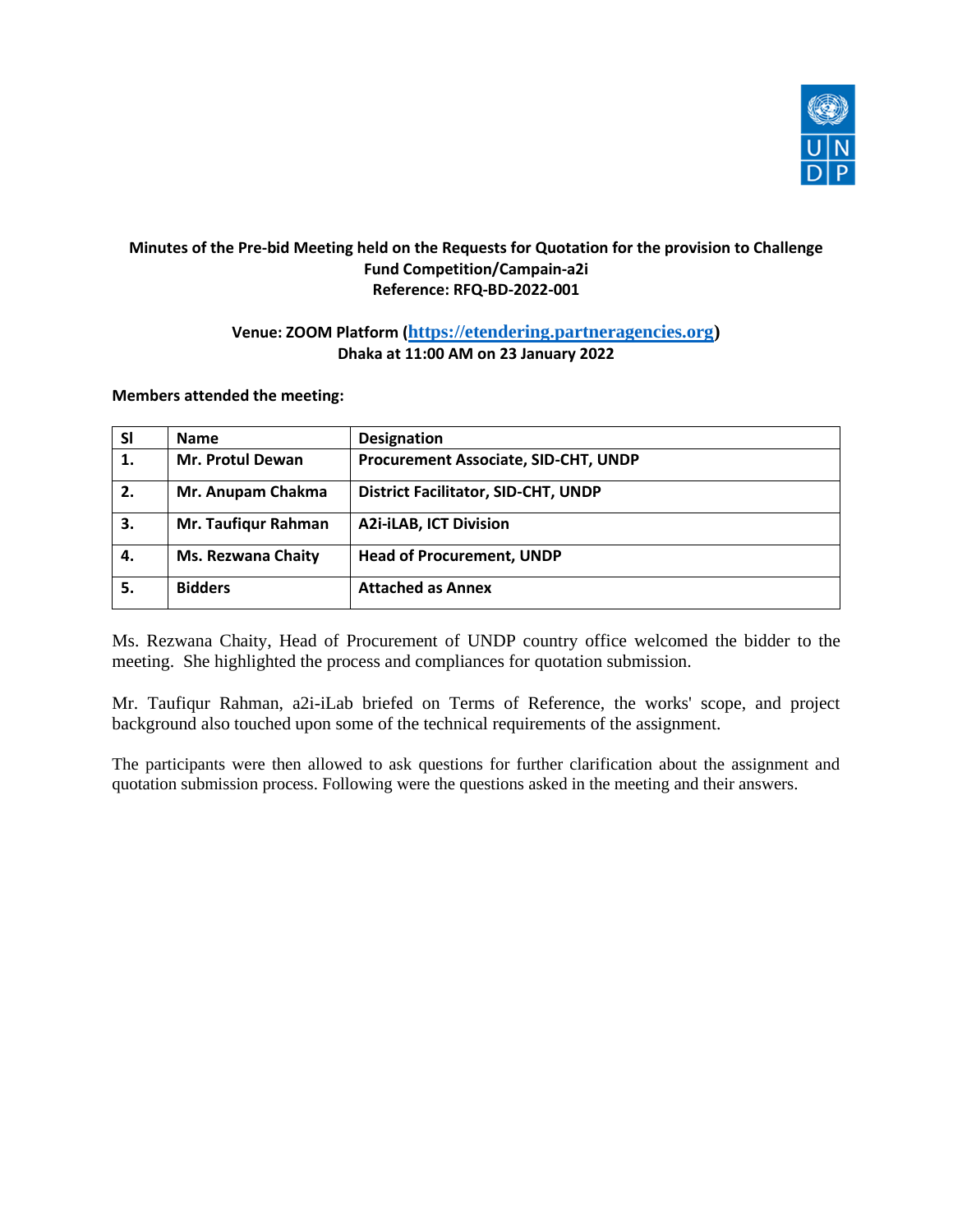

| S/L | Quires                                                                                                                         | <b>UNDP Response</b>                                                                                                                                                                                                                                                                                                                                                                                                                                                                                                                                                        |  |  |
|-----|--------------------------------------------------------------------------------------------------------------------------------|-----------------------------------------------------------------------------------------------------------------------------------------------------------------------------------------------------------------------------------------------------------------------------------------------------------------------------------------------------------------------------------------------------------------------------------------------------------------------------------------------------------------------------------------------------------------------------|--|--|
| 1.  | Will the Jury Board be provided by UNDP<br>or by the Bidder?                                                                   | The Jury board will be selected by UNDP                                                                                                                                                                                                                                                                                                                                                                                                                                                                                                                                     |  |  |
| 2.  | CV for HR need to be submitted or Not?                                                                                         | Yes, CVs to be submitted.                                                                                                                                                                                                                                                                                                                                                                                                                                                                                                                                                   |  |  |
| 3.  | Who<br>will<br>provide<br>Design<br>of<br>Poster/Banner?                                                                       | Bidders are responsible to provide design of the<br>posters                                                                                                                                                                                                                                                                                                                                                                                                                                                                                                                 |  |  |
| 4.  | What would be the Quantity of Posters?                                                                                         | It is increased as 4000 from 2000. (2000 pieces for<br>each campaign).                                                                                                                                                                                                                                                                                                                                                                                                                                                                                                      |  |  |
| 5.  | Will the posters only be distributed in the<br><b>Educational Institute?</b>                                                   | The focus is mainly the Educational Institutions of<br>different kinds.                                                                                                                                                                                                                                                                                                                                                                                                                                                                                                     |  |  |
| 6.  | What is the age level of Target Youth<br>Group?                                                                                | The Age group has been corrected to 'between 21-35'<br>instead of 28-35.                                                                                                                                                                                                                                                                                                                                                                                                                                                                                                    |  |  |
| 7.  | Kindly<br>duration<br>of<br>mention<br>the<br>assignment.                                                                      | It is 8 months                                                                                                                                                                                                                                                                                                                                                                                                                                                                                                                                                              |  |  |
| 8.  | How we will submit the Financial<br>Proposal? Is it based on the Financial<br>format provided in the Solicitation<br>document? | Yes, as per the given template                                                                                                                                                                                                                                                                                                                                                                                                                                                                                                                                              |  |  |
| 9.  | Can we include Tax in the Financial<br>proposal?                                                                               | UNDP is Tax Exempted However, bidders may include<br>the VAT, as applicable                                                                                                                                                                                                                                                                                                                                                                                                                                                                                                 |  |  |
| 10. | How you will pay the bidders payment?                                                                                          | Upon achieving the Deliverables bidders will be paid<br>(as per payment terms mentioned in the solicitation<br>document).                                                                                                                                                                                                                                                                                                                                                                                                                                                   |  |  |
| 11. | E-submission related note                                                                                                      | Please check whether you can access e-tendering<br>system and if you can access, please 'accept' the bid<br>in the system so that you get auto-notifications from<br>the system for any updates/modifications.<br>We request you to submit your bid a day prior or well<br>before the closing time. Please avoid last minute<br>submission.<br>Any bidder seeking E-tendering access or submission<br>related support should specify Call for Reference<br>number' on the Email subject line and send it to<br>bd.procurement@undp.org with screen shots of the<br>problem. |  |  |

**Note: Above Clarifications in response to queries raised during the pre-bid meeting and amendments shall be an integral part of the RFP document and supersede the all provisions as applicable.**